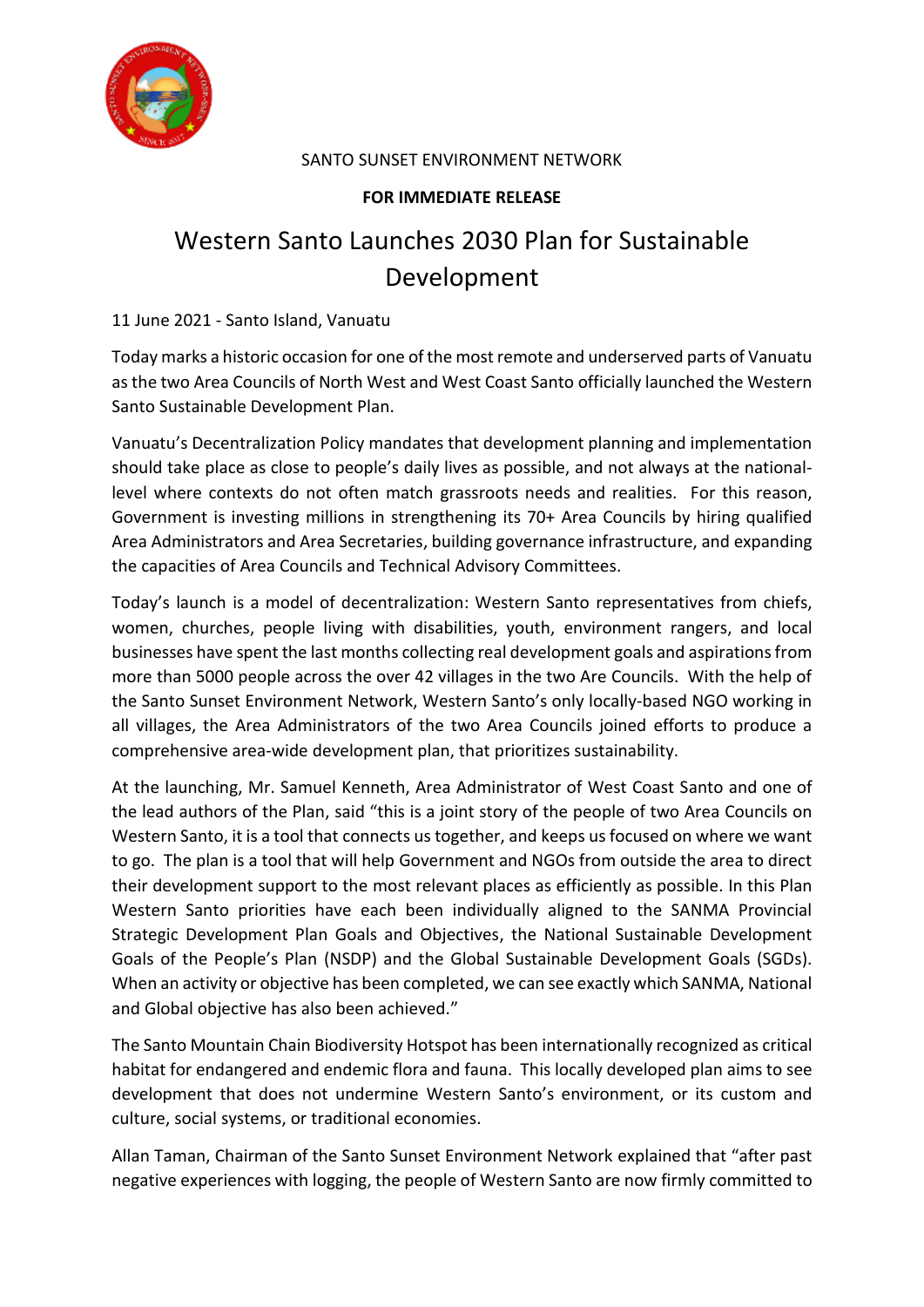ending any and all current and future commercial logging and mining activities. This plan makes it clear that we only want to see green businesses and sustainable development that builds our climate resilience and brings back valuable environmental services like food and water security for our people. As the official Environment Arm of the two Area Councils, SSEN stands by to provide guidance on how we can better manage our natural resources."

All external partners, including government line agencies, NGOs, donors, MPs, councillors and others and invited to work through the now well-established Area Council structures, in support of the Decentralization Policy, the new Sustainable Development Plan and to support Western Santo's highest priority needs in a coordinated and strategic way.

The Western Santo Sustainable Plan 2030 is now publicly available, a copy of which can be downloaded from the website of the Santo Sunset Environment Network [www.SantoSunset.org.](http://www.santosunset.org/)

Mr. Charlie Vula, Area Administrator of the North West Area Council expressed his view that "the objectives of the Western Santo Sustainable Development Plan now need to be captured in every institution of the community and in the government institutions working in the area. I want every activity undertaken in Western Santo to be an activity that we have highlighted in this Plan so that by 2030 we see sustainable development."

A major goal of the plan is to avoid past bad practice wherein an external groups would bypass local government, and directly approach a community, without informing or seeking guidance and approval from the Area Council or its technical advisory groups. To see real sustainable development in remote places like Western Santo, all partners now need to work together. The plan calls for an annual partners meeting, wherein each agency working in Western Santo will report on its activities and how it has achieved the objectives of the Plan. By reporting against the Western Santo plan, partners are automatically also able to report against SANMA, NSDP and SDG achievements.

In total, the plan has 156 specific development objectives supporting the achievement of 15 Social Goals, 9 Environmental Goals and 14 Economic Goals to be achieved by 2030. The Plan includes a village-level matrix which indicated which type of activity should be undertaken in which village with the highest need. This matrix helps external stakeholders immediately identify where they can best use limited resources. The plan also includes population and household statistics so that development agencies can appropriately plan investments and in the event of an emergency or disaster, early responders can quickly mobilize sufficient aid.

For more information, contact the [SantoSunsetEnvironmentNetwork@gmail.com](mailto:SantoSunsetEnvironmentNetwork@gmail.com) or visit [www.SantoSunset.org.](http://www.santosunset.org/)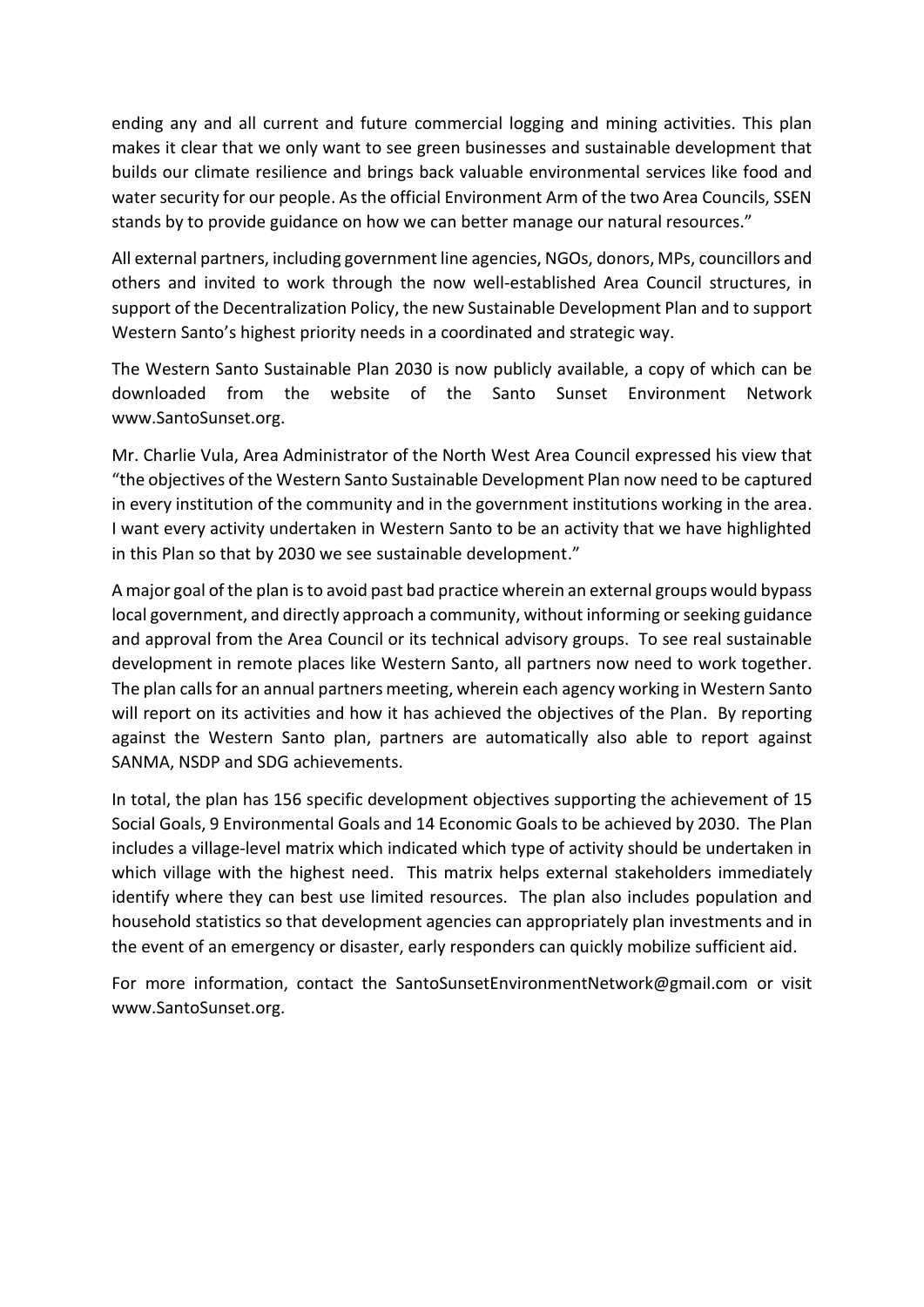